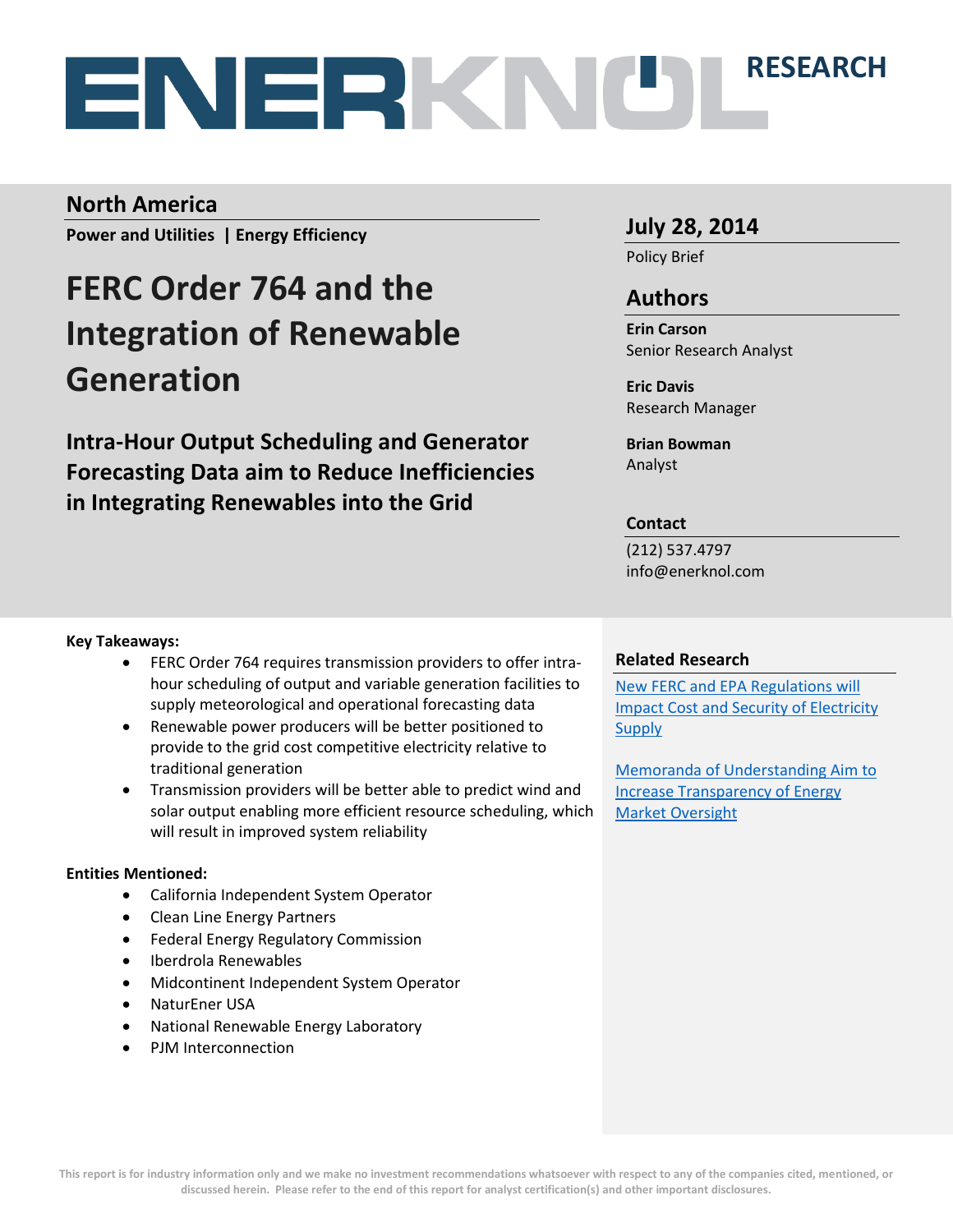# **Operational Barriers to Renewable Energy Integration**

The intermittent nature of renewable energy production exists within an operational environment developed around traditional generation, which – as stated by the Federal Energy Regulatory Commission (FERC) – can be "scheduled with relative precision" and which does not witness significant intra-hour generation variation. These traditional transmission system protocols are not well suited to effectively integrate the variable and unpredictable production associated with renewable energy resources. The inadequacy of these protocols in integrating renewable power production has resulted in operational barriers that impede renewable generation integration. FERC Order 764 – issued June 22, 2012 – requires transmission providers to offer intra-hour scheduling of output and requires variable generation facilities to supply their transmission provider with meteorological and operational data necessary to implement production forecasting. As a result, these rules encourage the development of operational protocols that facilitate the integration of renewable energy generation.

### **The Underlying Causes of Intermittent Renewable Generation**

Wind and solar energy generators intermittently produce electricity, giving their respective operators limited control over their output. In overseeing the grid, system operators must constantly ensure that the balance between the supply and demand of electricity on the grid is maintained. The variable output from renewable generation facilities contributes to grid imbalance, and additional energy derived from other generation resources is required to balance supply and demand. To accomplish this, system operators must dispatch system generators with a call to inject power to the grid to balance actual generation.

The partial unpredictability of renewable generation is related but, at the same time, distinct from variability. Partial unpredictability stems from the impossibility of predicting with exactness if the wind or sun will be available for power generation at a certain point in the future. System operators manage the grid through the process of "unit commitment," in which generation is scheduled ahead by several hours or up to a full day in advance in order to meet expected load. When actual production does not match forecasted production, the grid operator must balance the difference. The increased use of renewable energy resources increases the cost of this function by increasing the difference between predicted and supplied energy. The unit commitment process and reserve calculation is thus more complex with renewable generation due to output uncertainty.

Grid-connected renewable electricity generation is projected to undergo significant growth in the years to come (Figure 1). However, the power generation profile of intermittent generation resources is mismatched with the protocols which system operators have traditionally used to operate the grid. FERC Order 764 is intended to ease the inefficiencies of this mismatch.

### **FERC Order 764 aims to remove barriers to renewable energy grid integration.**

**Variable output from renewable generation facilities contributes to grid imbalance.**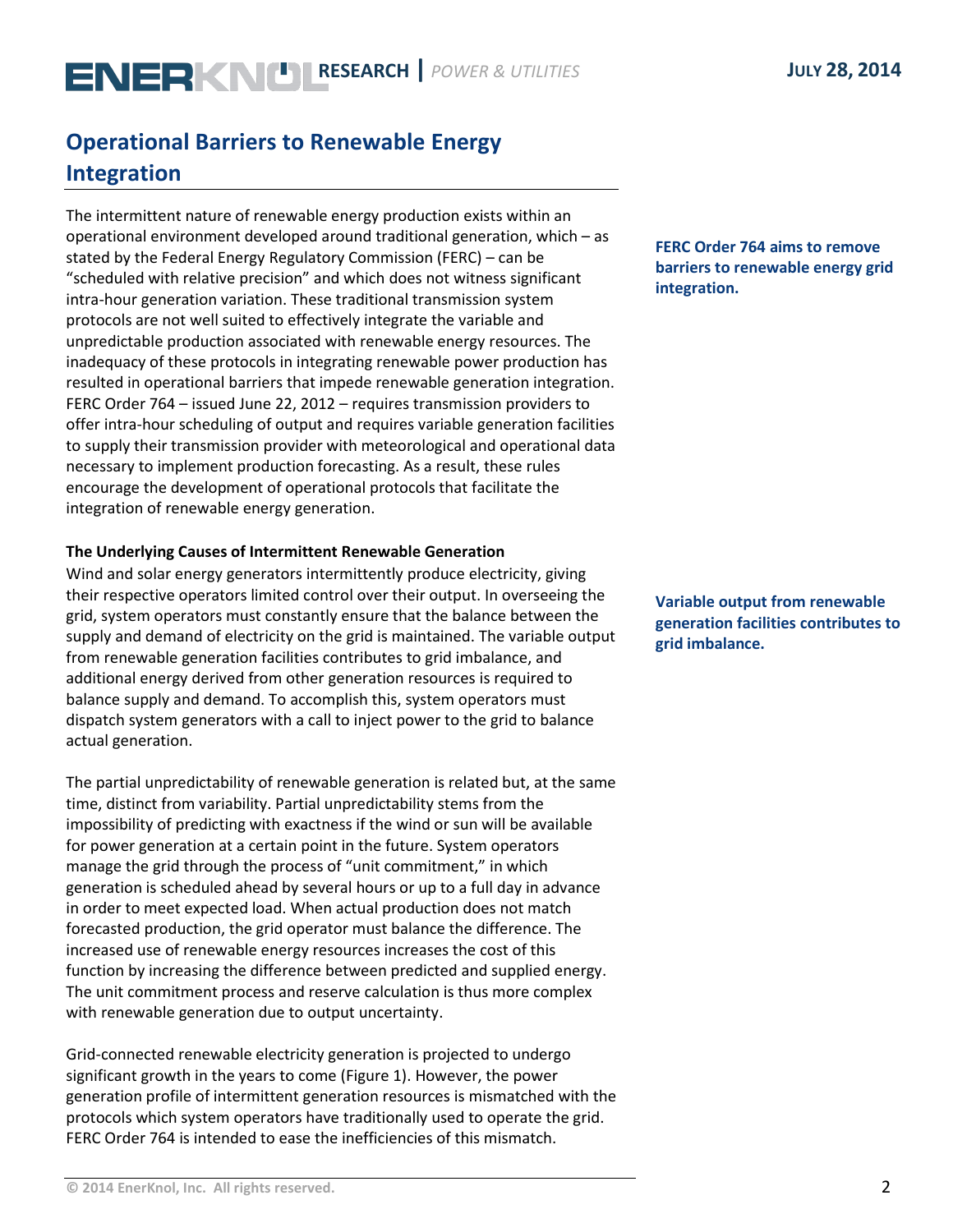# **ENERKNU RESEARCH** *POWER & UTILITIES* **JULY 28, 2014**



#### **Figure 1 – Current and Projected U.S. Renewable Electricity Generation**

*Source: EnerKnol analysis of EIA data*

**Order 764 Emphasizes Frequent and Enhanced Renewable Energy Scheduling** In its final form, FERC Order 764 encourages grid protocols that allow for more efficient integration of renewable generation. The rule requires:

- 1. Public utility transmission providers to offer customers the option to schedule transmission service on an intra-hour basis, in intervals of at least 15 minutes; and
- 2. The operators of renewable generation facilities 20 MW or larger to provide meteorological and operational data to the transmission providers to allow for more accurate power production forecasting.

The first requirement of Order 764 is the intra-hour scheduling requirement, which amends the pro-forma open access transmission tariff to "provide transmission customers the option to schedule transmission service on an intra-hour basis, at intervals of 15 minutes." Prior to this rule, transmission operators were not required to offer customers the option to schedule generation output in less than one-hour intervals. This intra-hour scheduling requirement will, over the long term, allow system operators to incorporate renewable generation, and its associated intermittency, with fewer reserves while still maintaining overall system balance.

The second requirement of Order 764 amends the pro forma large generator interconnection agreement that requires new customers of public utility transmission providers – whose generating facilitates are wind or solar facilities – to send to the transmission provider meteorological and operational data necessary to conduct power production forecasting. In promulgating this requirement, FERC is attempting to "eliminate a significant source of forecasting errors by ensuring that [transmission providers have] accurate information regarding the capacity actually available to produce electricity" for a given time frame. The more accurate forecast system operators can utilize in implementing the unit commitment process, the greater the benefits to system reliability and allow for scheduling using more economical non**Intra-hour scheduling requirement will allow system operators to incorporate renewable generation with fewer reserves while maintaining overall system balance.**

**Increased renewable generation forecasting will add system reliability and reduce the need for supplemental reserves.**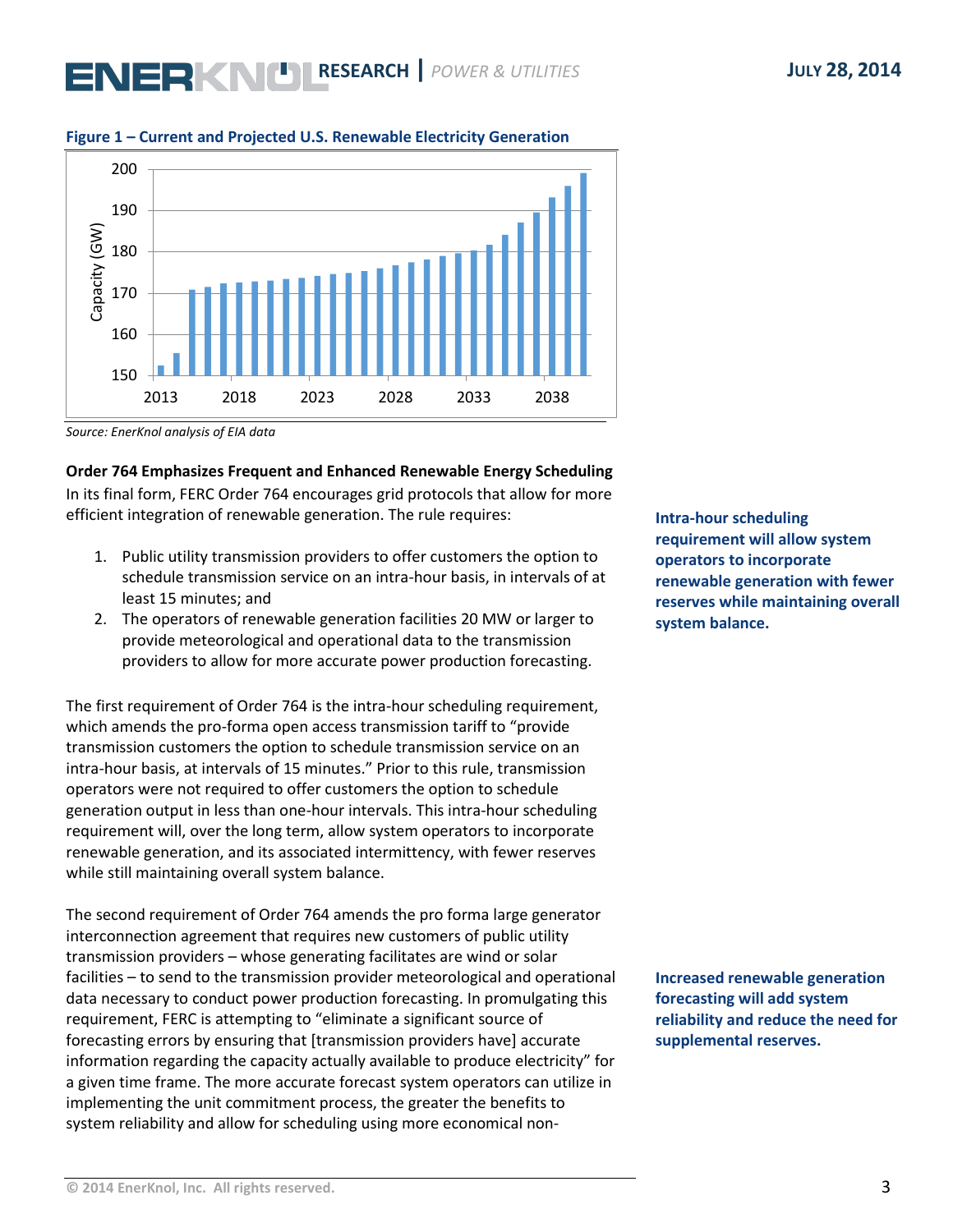# **ENERKNU RESEARCH** *POWER & UTILITIES* **JULY 28, 2014**

spinning or supplemental reserves – offline capacity capable of being brought online within ten minutes – rather than spinning reserves or regulation.

# **Allocating Costs Associated with Renewable Generation Facilities**

The inadequacy of the historical grid system protocols in integrating renewables and their intermittent power production results in costs. These costs present themselves in different forms and can vary across systems. One such cost is an imbalance charge, levied by system operators on transmission customers that operate renewable generators – with which they had been disproportionately impacted. The Order 764 requirement that system operators must offer scheduling in 15-minute blocks is intended to place variable generation facilities on footing similar to traditional generation technologies in regard to their potential exposure to fees for generator imbalance service. Implementing these new protocols will result in costs to transmission providers, which, according to several commenters, includes energy management, accounting, and staff costs and will be in the range of \$1 million to \$2 million per year. These costs will ultimately be allocated broadly across all customers throughout the transmission system.

The intra-hour scheduling requirement included in Order 764 is an example of FERC allocating costs from variable renewable power generators to the transmission provider. When generation asset output deviates from scheduled output, the transmission system operator charges the transmission customer a fee for generation imbalance service. This fee compensates the system operator for having to ramp-up or ramp-down other generation assets to properly address the imbalance. Intra-hour scheduling will ease the generator imbalance fees that variable generation facilities have traditionally endured. Many industry participants – including renewable energy power generation and transmission participants – have responded positively to this requirement. For example, NaturEner USA, Iberdrola Renewables, and Clean Line Energy Partners all submitted comments to FERC that speak to the rule's potential in creating a more efficient and cost-effective scheduling environment.

Order 764 aims to provide grid benefits beyond renewable energy generation integration. The meteorological and operational data requirement included in Order 764 – which gives transmission providers information necessary to conduct power production forecasting – is estimated by the National Renewable Energy Laboratory (NREL) to potentially reduce grid operating costs in some regions by 14 percent, which could equate to as much as \$5 billion in savings per year.

**When generation asset output deviates from scheduled output, the transmission customer is charged a fee for generation imbalance service.**

**NREL estimates renewables forecasting to potentially reduce some regional grid operating costs 14 percent.**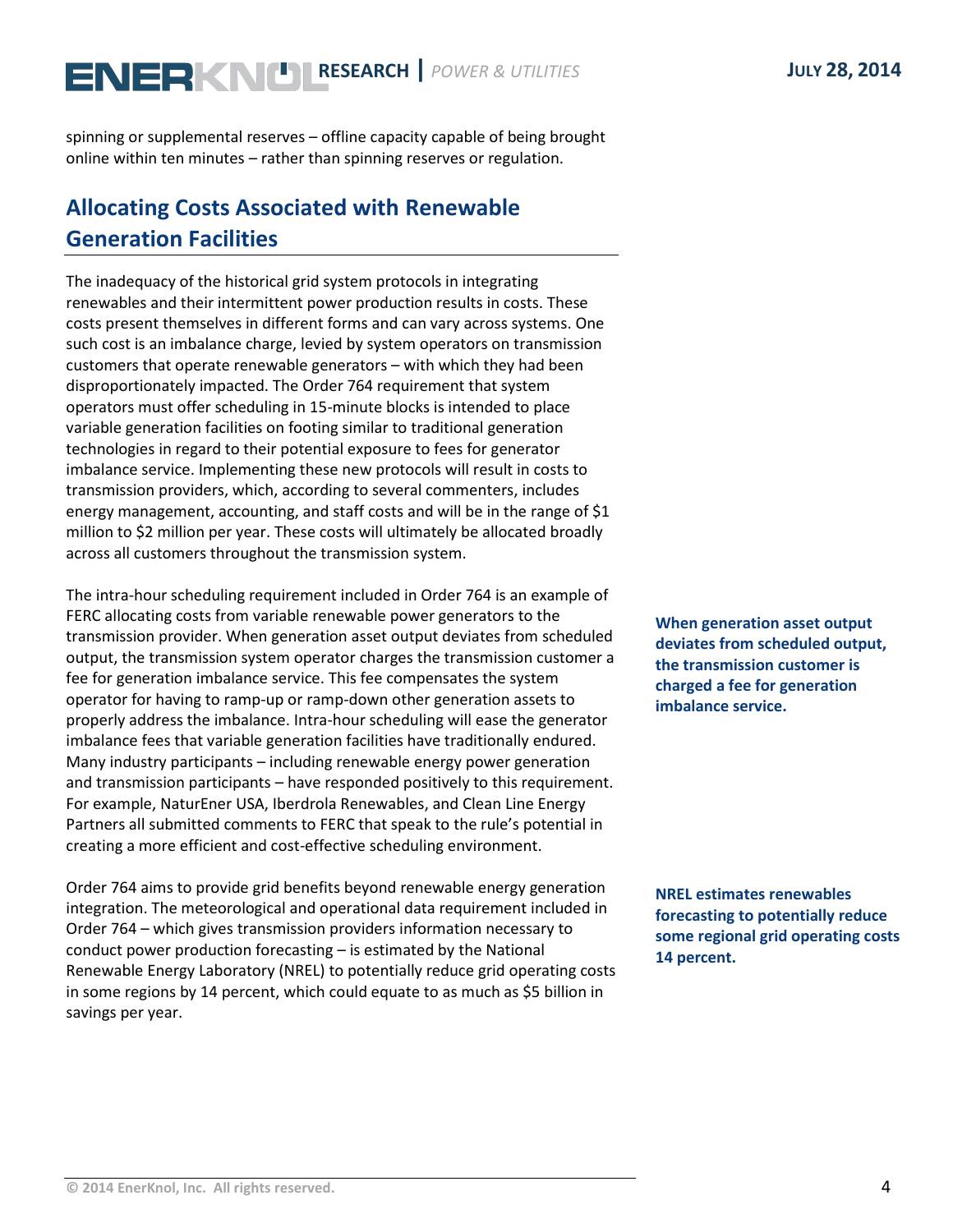# **ENERKNU RESEARCH** *POWER & UTILITIES* **JULY 28, 2014**

# **Policymakers Should Continue to Take Steps to Shift the Costs Related to the Integration of Renewables**

As the power industry transitions to an era of rapid growth in the amount of interconnected renewable generation, there is a clear policy choice to be made: allocate the costs associated with renewable power integration to the renewable generators – which puts upward pressure on the cost of renewable energy – or incentivize protocols that encourage the development of a grid better capable of efficiently and cost-effectively absorbing an ever larger amount of intermittent generation. The requirements of FERC Order 764 encourage grid protocols that will result in a more reliable and robust transmission system and that could significantly improve system operating costs.

The compliance burden for renewable energy producers will, in many cases, be minimal, as the required meteorological and forecast data is already collected. The AWEA stated in initial Order 764 comments that "many public utility commissions [had already] imposed [such] reporting requirements." FERC Order 764 also complements many state enacted policies that are intended to promote renewable energy production. These state programs typically take the form of renewable energy portfolio standards and require utilities to procure a certain percentage of their electricity sales from renewable sources by a certain point in time.

In an April 17, 2014 FERC meeting, staff reported 42 initial Order 764 compliance filings – 36 from public utilities outside of RTO markets and 6 from RTOs. Compliance for RTOs and ISOs – CAISO, MISO, and PJM in particular – has been more complicated due to adjusting intricacies of existing intra-hour scheduling protocols and undertaking wider-scale market reforms. Implementation is ongoing across the nation, however complete compliance may take years to achieve.

**The requirements of FERC Order 764 encourage grid protocols that will result in a more reliable and robust transmission system.**

**The compliance burden for renewable energy generators is minimal.**

**Compliance for RTOs and ISOs has been more complicated than nonorganized market regions.**